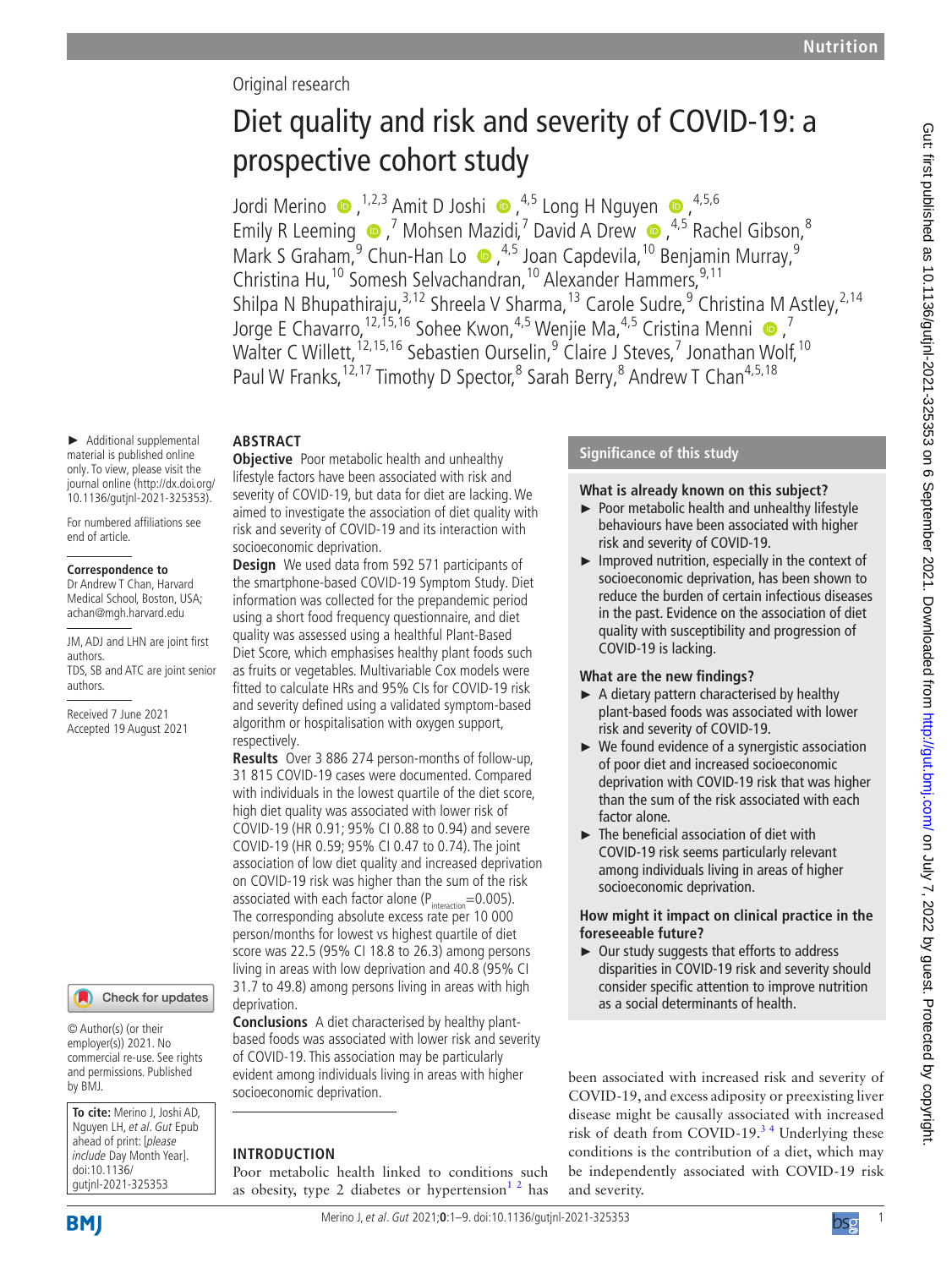On the basis of prior scientific evidence, Diet Quality Scores (DQSs) have been developed to evaluate the healthfulness of  $\det$  dietary patterns.<sup>5-7</sup> Dietary patterns capture the complexity of food intakes better than any one individual food item and offer the advantage of describing usual consumption of foods in typical diets.<sup>[8](#page-8-3)</sup> One such diet score is the healthful Plant-Based Diet Index (hPDI), which emphasises intake of healthy plant foods, such as fruits, vegetables and whole grains, and has been associated with lower risk of fatty liver, type 2 diabetes, and coronary artery disease.<sup>[5 9 10](#page-8-2)</sup>

Adherence to healthful dietary patterns may also be a proximal manifestation of distal social determinants of health.<sup>11-13</sup> Addressing adverse social determinants of health, such as poor nutrition, has been shown to reduce the burden of certain infectious diseases in the past, $14$  supporting calls for prioritising social determinants of health in the public health response to COVID-19. A previous study including ~3000 healthcare workers from 6 countries showed that plant-based or pescatarian diets were associated with lower odds of moderate-to-severe COVID-19.[15](#page-8-6) However, evidence on the association between diet quality and the risk and severity of COVID-19 in a general population is lacking, especially in the context of upstream social determinants of health. To address this evidence gap, we analysed data for 592 571 UK and USA participants from the smartphone-based COVID-19 Symptom Study, $16$  to prospectively investigate the association of diet quality with risk and severity of COVID-19 and its intersection with socioeconomic deprivation.

#### **MATERIALS AND METHODS Study design and participants**

The COVID-19 Symptom Study is a smartphone-based study conducted in the UK and USA. Study design and sampling procedures have been published elsewhere.<sup>16</sup> In brief, members of the general public were recruited through general media, social media outreach and direct invitations from investigators from the COronavirus Pandemic Epidemiology Consortium,<sup>16</sup> a multinational collaboration including several large clinical and epidemiological cohort studies. This analysis included participants recruited from 24 March 2020 and followed until 2 December 2020. Participants who reported any symptoms related to COVID-19 prior to start of follow-up, or reported symptoms that classified them as having predicted COVID-19 within 24 hours of first entry, or who tested positive for COVID-19 at any time prior to start of follow-up or 24 hours after first entry were excluded. We also excluded participants younger than 18 years old, pregnant, and participants who logged only one daily assessment during follow-up. At enrolment, we obtained informed consent to the use of volunteered information for research purposes and shared relevant privacy policies and terms of use agreements.

## **Data collection procedures**

Information on demographic factors was collected through standardised questionnaires at baseline, $16$  including age, sex, race, zip code or postcode, healthcare worker status, personal medical history including lung disease, diabetes, cardiovascular disease, cancer, kidney disease, and use of medications, and self-reported of a COVID-19 positive test or any COVID-19-related symptoms. During a follow-up, daily prompts queried for updates on interim symptoms, healthcare visits and COVID-19 testing results. Through software updates, a survey to examine usual diet and lifestyle habits during a prepandemic time frame (reference time February 2020) and during the pandemic (reference time July/August 2020) was launched between August and

September 2020. Details about the diet and lifestyle survey are available in [online supplemental file](https://dx.doi.org/10.1136/gutjnl-2021-325353) and published elsewhere.<sup>[17](#page-8-8)</sup> For this study, we used participant's recall of their diet during February 2020, reflecting the period before the pandemic. A graph illustrating how and when diet and symptoms information was collected is provided in [online supplemental figure 1](https://dx.doi.org/10.1136/gutjnl-2021-325353).

## **Assessment of diet quality**

Diet quality was assessed using information obtained from an amended version of the Leeds Short Form Food Frequency Ques-tionnaire<sup>[18](#page-8-9)</sup> that included 27 food items ([online supplemental](https://dx.doi.org/10.1136/gutjnl-2021-325353) [methods\)](https://dx.doi.org/10.1136/gutjnl-2021-325353). The rationale to use this short-form food frequency questionnaire and not a full food frequency questionnaire was to limit participant burden by reducing time for completion. The accuracy and reliability of the short food frequency questionnaire has been assessed against a 217-item food frequency questionnaire and suggest that the short-form food frequency questionnaire is a reliable method of assessing diet quality.<sup>[18](#page-8-9)</sup>

Participants were asked how often on average they had consumed one portion of each item in a typical week. The responses had eight frequency categories ranging from 'rarely or never' to 'five or more times per day'. Diet quality was quantified using the validated hPDI score.<sup>5</sup> To compute the hPDI, the 27 food items were combined into 14 food groups [\(online](https://dx.doi.org/10.1136/gutjnl-2021-325353) [supplemental table 1\)](https://dx.doi.org/10.1136/gutjnl-2021-325353). The original hPDI score included 18 food groups but nuts, vegetable oils, tea or coffee and animal fat were not specifically queried. Food groups were ranked into quintiles and given positive (healthy plant food groups) or reverse scores (less healthy plant and animal food groups). With positive scores, participants within the highest quintile of a food group received a score of 5, following on through to participants within the lowest quintile who received a score of 1. With reverse scores, this pattern of scoring was inverted. All component scores were summed to obtain a total score ranging from 14 (lowest diet quality) to 70 (highest) points. Criteria for generation of the hPDI are provided in [online supplemental table 2](https://dx.doi.org/10.1136/gutjnl-2021-325353).

As an additional method to quantify diet quality based on available diet information, we used the  $DQS$ .<sup>[18](#page-8-9)</sup> The  $DQS$  is a score for adherence to UK dietary guidelines and was computed from five broad categories including fruits, vegetables, total fat, oily fish and non-milk extrinsic sugars. Each component was scored from 1 (unhealthiest) to 3 (healthiest) points, with intermediate values scored proportionally ([online supplemental](https://dx.doi.org/10.1136/gutjnl-2021-325353) [table 3\)](https://dx.doi.org/10.1136/gutjnl-2021-325353). All component scores were summed to obtain a total score ranging from 5 (lowest diet quality) to 15 (highest) points ([online supplemental table 4](https://dx.doi.org/10.1136/gutjnl-2021-325353)).

## **Assessment of COVID-19 risk and severity**

The primary outcome of this analysis was COVID-19 risk defined using a validated symptom-based algorithm,<sup>[19](#page-8-10)</sup> which provides similar estimates of COVID-19 prevalence and incidence as those reported from the Office for National Statistics Community Infection Survey.[20](#page-8-11) Details on the symptoms included in the predictive algorithm and corresponding weights are provided in [online supplemental methods.](https://dx.doi.org/10.1136/gutjnl-2021-325353) In brief, the symptom-based approach uses an algorithm to predict whether a participant has been infected with SARS-CoV-2 on the basis of their reported symptoms, age and sex. To validate our case ascertainment, a subset of individuals who had reported symptoms in the COVID-19 Symptom Study application were invited to provide a copy of the test results. Among 235 participants, we found that self-reported COVID-19 testing yielded a positive predictive value of 88% and a negative predictive value of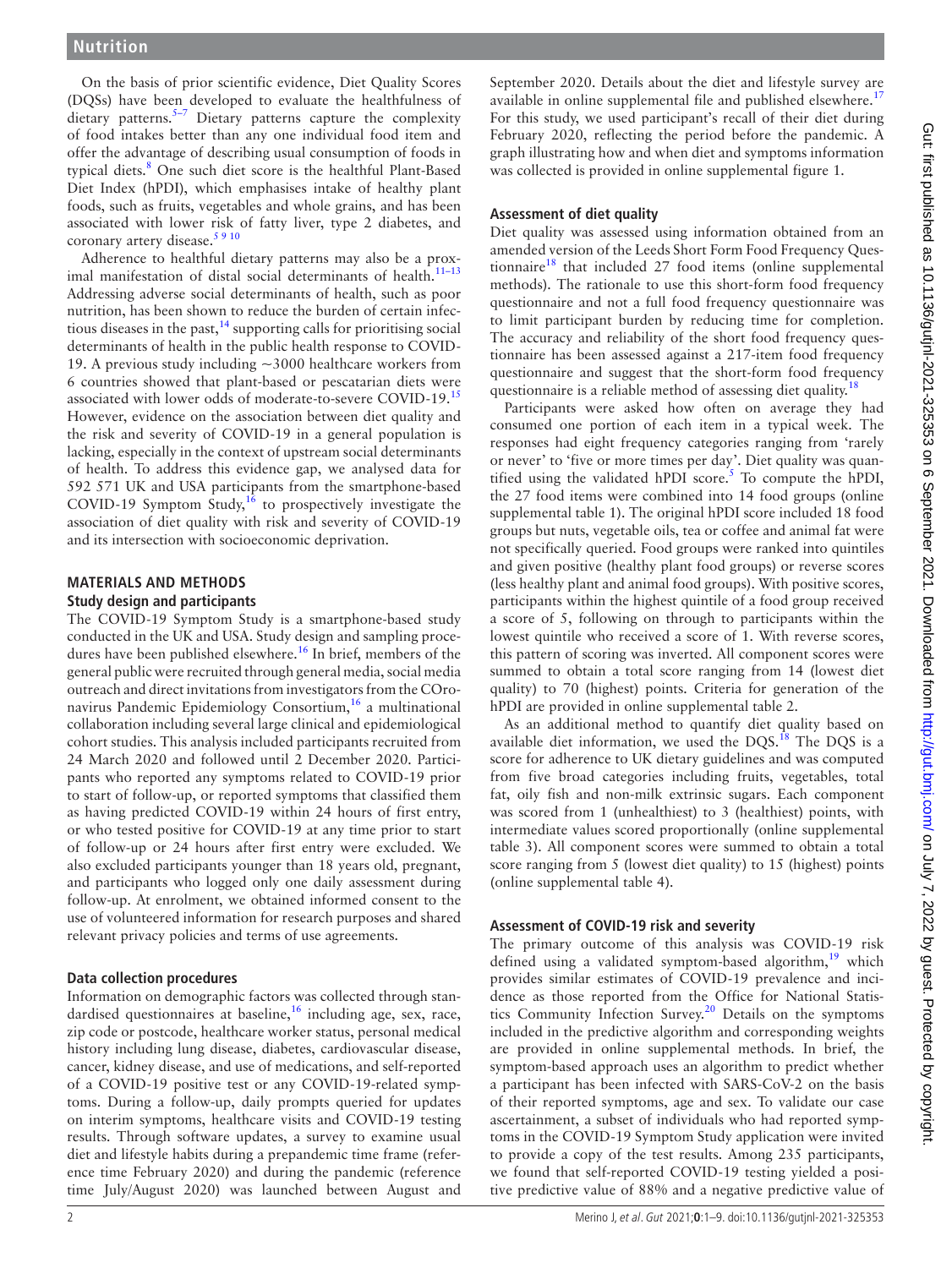94% for confirmed medical record results. The rationale for symptom-based classifier as a primary outcome was due to widespread difficulties obtaining testing during the early stages of the pandemic.<sup>[21](#page-8-12)</sup> Secondary outcomes were confirmed COVID-19 based on a self-report of a reverse transcription PCR positive test and COVID-19 severity. COVID-19 severity was ascertained based on a report of the need for a hospital visit which required (1) non-invasive breathing support, (2) invasive breathing support and (3) administration of antibiotics combined with oxygen support [\(online supplemental methods\)](https://dx.doi.org/10.1136/gutjnl-2021-325353).

#### **Statistical analysis**

We elaborated a prespecified protocol including quality control procedures, definitions of exposures, outcomes and covariates, and statistical analysis plan prior to data analysis [\(online supple](https://dx.doi.org/10.1136/gutjnl-2021-325353)[mental file](https://dx.doi.org/10.1136/gutjnl-2021-325353)). We summarised continuous measurements by using medians and percentiles 25th and 75th, and present categorical observations as frequency and percentages. The methods for classifying a priori selected covariates are provided in [online](https://dx.doi.org/10.1136/gutjnl-2021-325353)  [supplemental file.](https://dx.doi.org/10.1136/gutjnl-2021-325353) Based on zip code (USA) or post code (UK) of residence, participants were assigned to country-specific community-level socioeconomic measures including socioeconomic deprivation and population density. For UK participants, we retrieved the education and income measures for the indices of multiple deprivation calculated by the Office of National Statistics from 2019 data aggregated to the 2011 Lower Super Output Areas.<sup>[22](#page-8-13)</sup> For participants in the USA, socioeconomic measures were generated using aggregated census data for up to 25 characteristics that have been used consistently to approximate neighborhood-level environments.[23](#page-8-14) Principal component analysis was used for census data reduction and seven variables were retained for the generation of the index. Loadings were obtained from the principal component analysis. The deprivation index was then standardised to have a mean of 0 and an SD of 1. Multiple imputations by chained equations with five imputations were used to impute missing values. Details about missingness prior to imputation are provided in [online supplemental](https://dx.doi.org/10.1136/gutjnl-2021-325353)  [figure 2.](https://dx.doi.org/10.1136/gutjnl-2021-325353) All covariates in the primary analysis were included in the multiple imputation procedure, and estimates generated from each imputed dataset were combined using Rubin's rules.<sup>[24](#page-8-15)</sup>

Because diet information was collected for the prepandemic period, we conducted prospective analyses using Cox regression, in which follow-up time for each participant started 24 hours after first log-in to the time of predicted COVID-19 (or to time of secondary outcomes) or date of last entry prior to 2 December 2020, whichever occurred first. We modelled the DQS as a continuous variable and generated categories of the score based on quartiles of the distribution (quartile 1, low diet quality; quartiles 2–3, intermediate diet quality; quartile 4, high diet quality). Cox regression models stratified by calendar date at study entry, country of origin and 10-year age group were used to calculate HR and 95% CI for COVID-19 risk and severity (age-adjusted model 1). Model 2 was further adjusted for sex, race/ethnicity, index of multiple deprivation, population density and healthcare worker status. Model 3 was further adjusted for presence of comorbidities (diabetes, cardiovascular disease, lung disease, cancer, kidney disease), body mass index (BMI), smoking status and physical activity. A directed acyclic graph depicting a possible scenario that could explain the association between diet quality and COVID-19 risk and severity is provided in [online](https://dx.doi.org/10.1136/gutjnl-2021-325353)  [supplemental figure 3](https://dx.doi.org/10.1136/gutjnl-2021-325353). We verified the proportional hazards assumption of the Cox model by using the Schoenfeld residuals technique[.25](#page-8-16) Absolute risk was calculated as the percentage of

In secondary analyses, we used a self-report of a positive test to define COVID-19 risk. For these analyses, we used inverse probability-weighted Cox models to account for predictors of obtaining country-specific testing. Inverse probability-weighted analyses included presence of COVID-19-related symptoms, interaction with a person with COVID-19, occupation as a healthcare worker, age group and race. Inverse probabilityweighted Cox models were stratified by 10-year age group and date with additional adjustment for the covariates used in previous models. For severe COVID-19 analyses, we adjusted for the same covariates used in previous models. As an additional method to quantify diet quality we used the DQS and tested for associations between diet quality and COVID-19 risk and severity. In addition, we censored our analyses to cases that occurred after completing the diet survey to investigate potential bias due to time-varying confounding.

In subgroup analyses, we assessed the association between diet quality and COVID-19 risk according to comorbidities, demographic and lifestyle characteristics. We also classified participants according to categories of the DQS and socioeconomic deprivation (nine categories based on thirds of DQS and deprivation index) and conducted joint analyses for COVID-19 risk. The joint analysis was conducted to quantitatively estimate the combined association of diet and deprivation simultaneously with risk of COVID-19. We tested for additive interactions by assessing the relative excess risk due to interaction (RERI), and further examined the COVID-19 risk proportions attributable to diet, deprivation and to their interaction [\(online supplemental](https://dx.doi.org/10.1136/gutjnl-2021-325353) [methods\)](https://dx.doi.org/10.1136/gutjnl-2021-325353). $^{26}$  $^{26}$  $^{26}$ 

We conducted sensitivity analyses to account for regional differences in the effective reproductive number  $(R<sub>i</sub>)$  or other risk mitigating behaviours such as mask wearing. The *R*<sub>t</sub> parameter denotes the number of additional persons infected, on average, by a single case and has been used as a measure of how quickly the virus is spreading and serves as a virulence proxy. For  $R$ <sub>t</sub> analyses, we extracted US state-level information on  $R$ <sub>t</sub> from the COVID-19 Tracking Project [\(https://covidtracking.com\)](https://covidtracking.com), for the period between March 2020 and January 2021. For the UK, we calculated R<sub>t</sub> time-series for Scotland, Wales, and each of the National Health Service (NHS) regions in England, using a previously published methodology from our group.<sup>[20](#page-8-11)</sup> For these analyses, we defined community peak and nadir  $R_t$  time-windows as the period between 1 week before and 2 weeks after  $R_t$  was all-time high or low. Using censored time-windows, we tested the association between diet quality and COVID-19 risk after adjusting for the same confounders as included in model 3. For mask wearing analyses, we used survey data launched between June 2020 and until September 2020 on whether participants had worn a face mask when outside the house in the last week. Responses were categorised into two categories: participants who wore masks 'none of the time or sometimes', and those who reported wearing masks 'most of time/always' at least once. For mask wearing analyses, we included the same covariates as included in model 3.

Further, structural equation models were implemented to conduct a mediation analysis of BMI. For this analysis, diet quality and BMI were used as continuous variables. We estimated the relative contribution of BMI to the association between diet quality and COVID-19 risk and computed the proportion of total effect that was explained by indirect effects of BMI. Indirect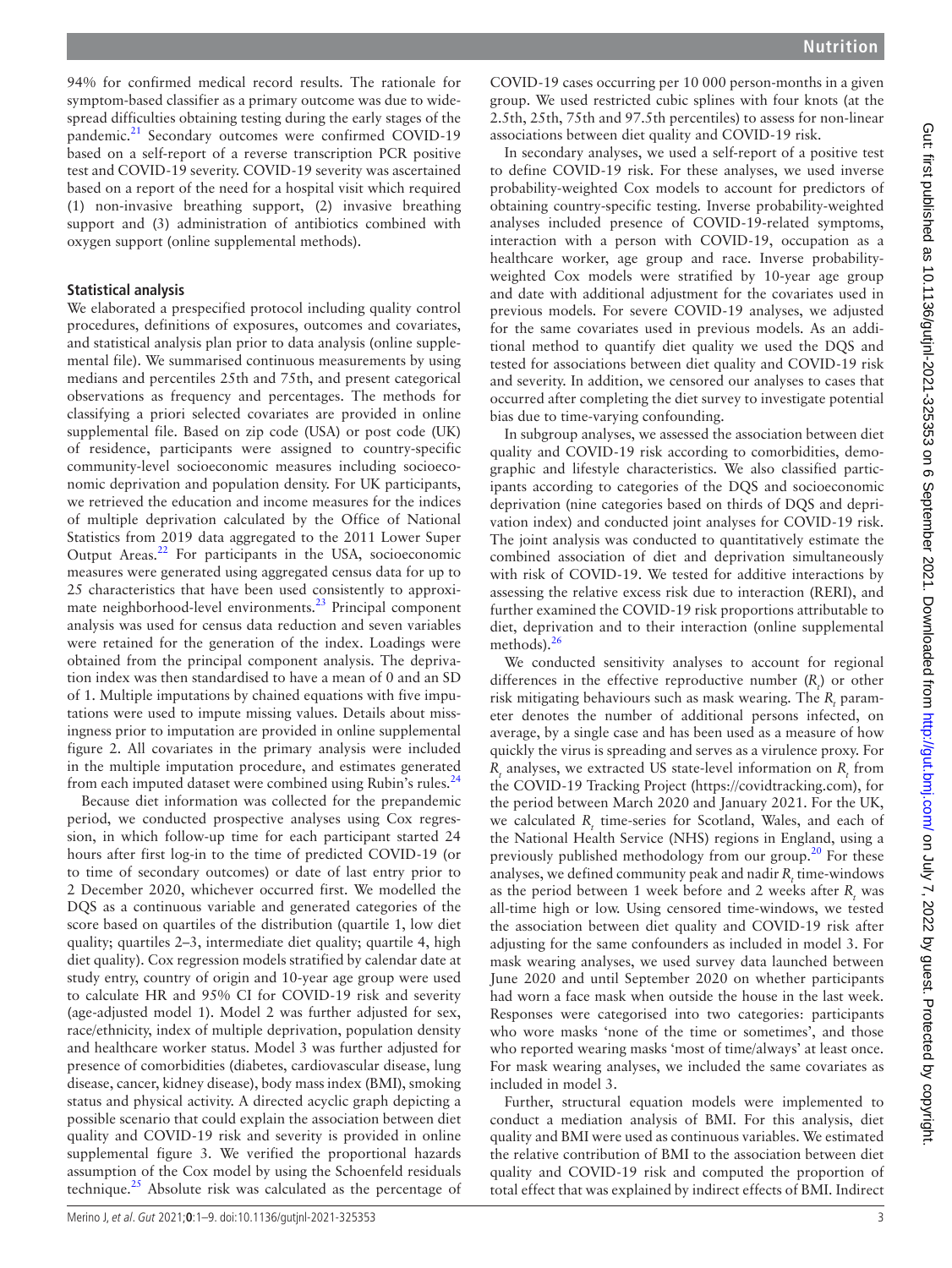effects were estimated by taking the product of the effect of the exposure on the mediator and the effect of the mediator on the outcome. To calculate the proportion of the mediated effect, we divided the indirect effect by the total effect. The direct effect, which is defined as the association of diet quality on COVID-19 risk through mechanisms independent of mediation, was estimated from regressing COVID-19 on diet quality.

Two-sided values of <0.05 were considered statistically significant for main analyses. All statistical analyses were performed using R software, V.4.0.3 (R Foundation).

#### **Patient and public involvement**

No patients were directly involved in designing the research question or in conducting the research. No patients were asked for advice on interpretation or writing up the results. Results of the study will be shared with the public and patients directly via the ZOE symptom app, blog posts hosted on the [https://covid.](https://covid.joinzoe.com/) [joinzoe.com/](https://covid.joinzoe.com/) website and webinars.

## **RESULTS**

Self-reported diet quality was evaluated in 647 137 survey responders, of which 54 566 were excluded due to prevalent COVID-19 (n=1555), presence of any symptoms at baseline (n=47 594), logged only once (n=1201), pregnancy (n=1129) or age under 18 years (n=3087; [online supplemental figure 4](https://dx.doi.org/10.1136/gutjnl-2021-325353)). Baseline characteristics of the 592 571 participants included in this study according to categories of the hPDI score are shown in [table](#page-4-0) 1. Participants in the highest quartile of the diet score (reflecting a healthier diet) were more likely than participants in the lowest quartile to be older, female, healthcare workers, of lower BMI, engage in physical activities ≥5 days/week and less likely to reside in areas with higher socioeconomic deprivation. Characteristics of participants from the COVID-19 Symptom Study according to diet survey participation are presented in [online supplemental table 5](https://dx.doi.org/10.1136/gutjnl-2021-325353). The hPDI score was normally distributed [\(online supplemental figure 5\)](https://dx.doi.org/10.1136/gutjnl-2021-325353).

Over 3 886 274 person-months of follow-up, 31 815 COVID-19 cases were documented. Crude COVID-19 rates per 10 000 person-months were 72.0 (95% CI 70.4 to 73.7) for participants in the highest quartile of the diet score and 104.1 (95% CI 101.9 to 106.2) for those in the lowest quartile. The corresponding age-adjusted HR for COVID-19 risk was 0.80 (95% CI 0.78 to 0.83, [table](#page-5-0) 2). Differences in the risk of COVID-19 persisted after adjustment for potential confounders. In fully adjusted models, the multivariable-adjusted HR for COVID-19 risk was 0.91 (95% CI 0.88 to 0.94) when we compared participants with high diet quality to those with low diet quality. We observed non-linear decreasing trends in the risk of COVID-19 with higher diet quality (p<0.001 for nonlinearity), in which COVID-19 risk plateau among individuals with a  $>50$  [\(online supplemental figure 6](https://dx.doi.org/10.1136/gutjnl-2021-325353)). The association between diet quality and COVID-19 risk was consistent but attenuated in secondary analyses using the DQS score (HR 0.92; 95% CI 0.89 to 0.95; [online supplemental table 6](https://dx.doi.org/10.1136/gutjnl-2021-325353)), and became non-significant in fully adjusted models (HR 1.00; 95% CI 0.97 to 1.03). We also investigated whether our primary findings were consistent in an analysis censored to cases that occurred after the completion of the diet survey. These analyses showed that high diet quality, compared with low diet quality, was associated with lower COVID-19 risk (multivariable-adjusted HR 0.88; 95% CI 0.83 to 0.93; [online supplemental table 7\)](https://dx.doi.org/10.1136/gutjnl-2021-325353).

In secondary analyses for COVID-19 risk based on a positive test, we showed that crude COVID-19 incidence rates per

10 000 person-months were 12.9 (95% CI 12.2 to 13.6) for individuals with high diet quality and 16.4 (95% CI 15.5 to 17.2) for individuals with low diet quality. The corresponding multivariable-adjusted HR for risk of COVID-19 was 0.82 (95% CI 0.78 to 0.86; [table](#page-5-0) 2). For risk of severe COVID-19, crude incidence rates were lower for individuals reporting high diet quality compared with those with low diet quality (1.6 (95% CI 1.3 to 1.8) vs 2.1 (95% CI 1.9 to 2.5; per 10 000 personmonths) [table](#page-5-0) 2). In the fully adjusted model, high diet quality, as compared with low diet quality, was associated lower risk of severe COVID-19 with an an HR of 0.59 (95% CI 0.47 to 0.74; [table](#page-5-0) 2).

In stratified analyses, the inverse association between diet quality and COVID-19 risk was more evident in participants living in areas of high socioeconomic deprivation and those reporting low physical activity levels  $(p<0.05$ ; [table](#page-6-0) 3). We found no significant effect modification for other characteristics such age, BMI, race/ethnicity or population density. When diet quality and socioeconomic deprivation were combined, there was a risk gradient with low diet quality and high socioeconomic deprivation. Compared with individuals living in areas with low socioeconomic deprivation and high diet quality, the multivariable-adjusted HR for risk of COVID-19 for low diet quality was 1.08 (95% CI 1.03 to 1.14) among those living in areas with low socioeconomic deprivation, 1.23 (95% CI 1.17 to 1.29) for those living in areas with intermediate socioeconomic deprivation, and 1.47 (95% CI 1.38 to 1.52) for those living in areas with high socioeconomic deprivation ([figure](#page-6-1) 1). The joint association of diet quality and socioeconomic deprivation was higher than the sum of the risk associated with each factor alone (RERI=0.05 (95% CI 0.02 to 0.08);  $P_{interaction} = 0.005$ ; [online](https://dx.doi.org/10.1136/gutjnl-2021-325353) [supplemental table 8\)](https://dx.doi.org/10.1136/gutjnl-2021-325353). The proportion of contribution to excess COVID-19 risk was estimated to be 31.9% (95% CI 18.2% to 45.6%) to diet quality, 38.4% (95% CI 26.5% to 50.3%) to socioeconomic deprivation, and 29.7% (95% CI 2.1% to 57.3%) to their interaction. The absolute excess rate of COVID-19 per 10 000 person-months for lowest versus highest quartile of the diet score was 22.5 (95% CI 18.8 to 26.3) among persons living in areas with low socioeconomic deprivation and 40.8 (95% CI 31.7 to 49.8) among individuals living in areas with high deprivation [\(online supplemental figure 7\)](https://dx.doi.org/10.1136/gutjnl-2021-325353).

We conducted a series of sensitivity analyses to further account for variation in  $R_t$ , mask wearing. For peak  $R_t$  censored analyses, crude COVID-19 rates per 10 000 person-months were 148.1 (95% CI 139.9 to 156.8) among participants with low diet quality and 92.9 (95% CI 86.6 to 99.5) for participants with high diet quality. The corresponding multivariableadjusted HR was 0.84 (95% CI 0.76 to 0.92, [figure](#page-6-2) 2). The same trend was observed for nadir  $R_t$  censored analyses, in which crude COVID-19 rates per 10 000 person-months were 67.1 (95% CI 61.7 to 73.0) among participants with low diet quality and 45.8 (95% CI 41.3 to 50.5) for participants with high diet quality (multivariable-adjusted HR 0.89; 95% CI 0.80 to 1.00, [figure](#page-6-2) 2). We further adjusted our models for mask wearing. This analysis showed that high diet quality, as compared with low diet quality, was associated with lower risk of COVID-19 with an adjusted HR of 0.88 (95% CI 0.83 to 0.94; [online supplemental table 9\)](https://dx.doi.org/10.1136/gutjnl-2021-325353).

In a mediation analysis of BMI, we observed that BMI mediated 37% (95% CI 30% to 44%; p<0.001) of the effect of diet quality on COVID-19 risk, and that there was also evidence of a direct effect of diet and COVID-19 risk (HR 0.98: 95% CI 0.97 to 0.98; per 1 SD increase in hPDI; [online supplemental](https://dx.doi.org/10.1136/gutjnl-2021-325353) [table 10\)](https://dx.doi.org/10.1136/gutjnl-2021-325353).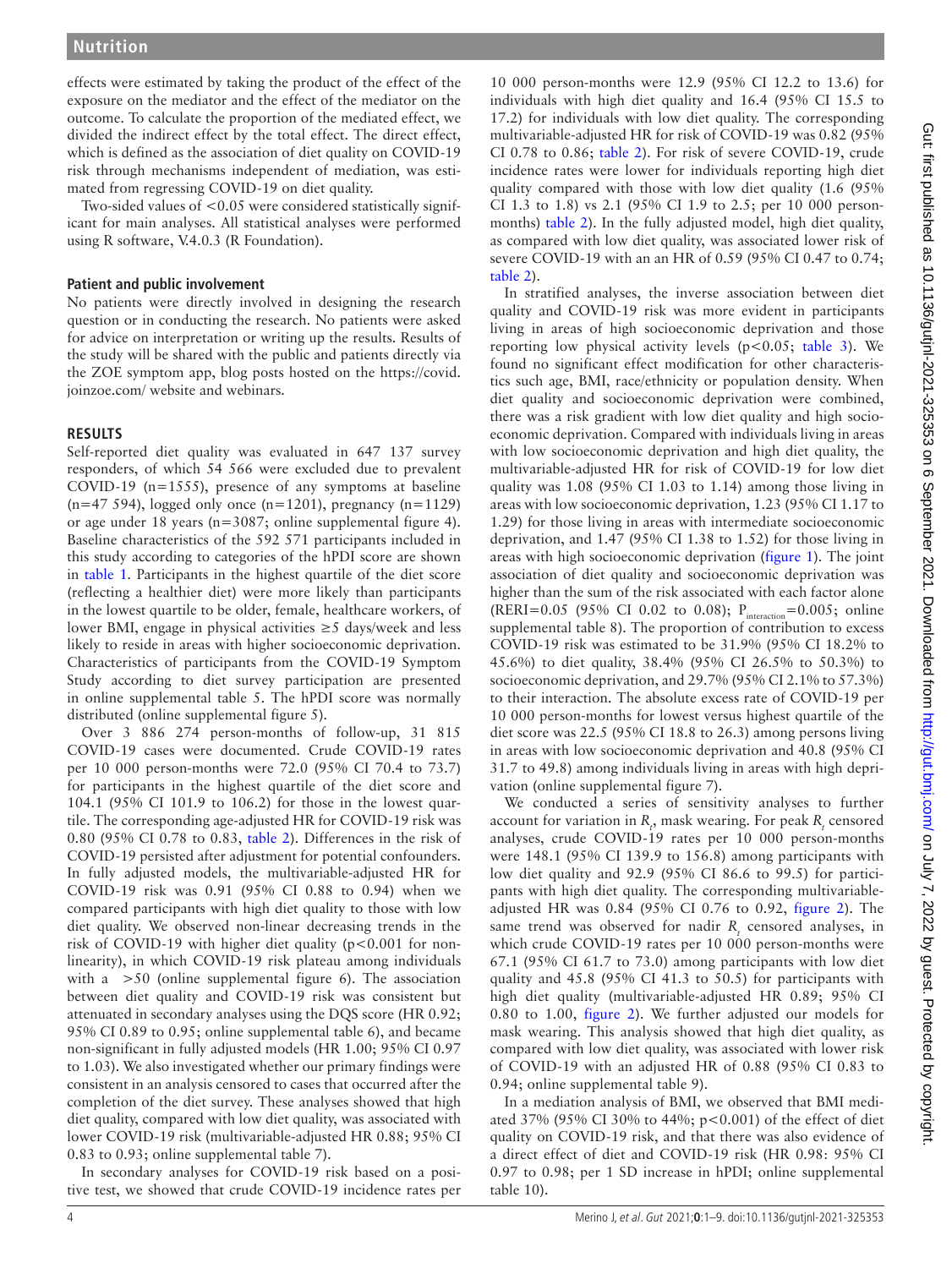<span id="page-4-0"></span>

| Table 1                                                   | Baseline characteristics of study participants according to categories of the diet quality score |                               |                                                |                                |
|-----------------------------------------------------------|--------------------------------------------------------------------------------------------------|-------------------------------|------------------------------------------------|--------------------------------|
|                                                           | All participants<br>$(n=592 571)$                                                                | Low hPDI<br>$(Q1; n=148 143)$ | <b>Intermediate hPDI</b><br>(Q2-Q3; n=296 286) | High hPDI<br>$(Q4; n=148 142)$ |
| hPDI score, median $(P_{25}-P_{75})$                      | $50(47 - 54)$                                                                                    | $45(43 - 47)$                 | $51(49 - 52)$                                  | 56 (55-58)                     |
| Demographic characteristics                               |                                                                                                  |                               |                                                |                                |
| Age, years                                                | 56 (44 - 65)                                                                                     | $52(41-62)$                   | $57(45 - 66)$                                  | $57(45 - 65)$                  |
| $\geq 18 - 24$                                            | 14 397 (2.4)                                                                                     | 5146 (3.4)                    | 5846 (2.0)                                     | 3405 (2.3)                     |
| $25 - 34$                                                 | 52 922 (8.9)                                                                                     | 16 535 (11.2)                 | 23 150 (7.8)                                   | 13 237 (8.9)                   |
| $35 - 44$                                                 | 86 251 (14.6)                                                                                    | 26 907 (18.2)                 | 40 145 (13.5)                                  | 19 199 (13.0)                  |
| $45 - 54$                                                 | 125 802 (21.2)                                                                                   | 34 890 (23.6)                 | 62 491 (21.1)                                  | 28 421 (19.2)                  |
| $55 - 64$                                                 | 158 637 (26.8)                                                                                   | 34 279 (23.1)                 | 81 837 (27.6)                                  | 42 521 (28.7)                  |
| $\geq 65$                                                 | 153 810 (26.0)                                                                                   | 30 215 (20.4)                 | 82 413 (27.8)                                  | 41 182 (27.8)                  |
| Missing                                                   | 752 (0.1)                                                                                        | 171(0.1)                      | 404(0.1)                                       | 177(0.1)                       |
| Sex, no (%)                                               |                                                                                                  |                               |                                                |                                |
| Male                                                      | 187 450 (31.6)                                                                                   | 58 199 (39.3)                 | 93 162 (31.4)                                  | 36 089 (24.4)                  |
| Female                                                    | 404 126 (68.2)                                                                                   | 89 706 (60.5)                 | 202 605 (68.4)                                 | 111 815 (75.5)                 |
| Prefer not to say                                         | 995 (0.2)                                                                                        | 238(0.2)                      | 519 (0.2)                                      | 238 (0.2)                      |
| Race*, no (%)                                             |                                                                                                  |                               |                                                |                                |
| White                                                     | 568 770 (96.0)                                                                                   | 141 365 (95.4)                | 284 804 (96.1)                                 | 142 601 (96.3)                 |
| <b>Black</b>                                              | 4328 (0.7)                                                                                       | 1466 (1.0)                    | 2053(0.7)                                      | 809(0.5)                       |
| Asian                                                     | 10 435 (1.8)                                                                                     | 2954 (1.9)                    | 5043(1.7)                                      | 2438 (1.6)                     |
| Other                                                     | 7228 (1.2)                                                                                       | 1925 (1.3)                    | 3463 (1.2)                                     | 1840 (1.2)                     |
| Missing                                                   | 1810 (0.3)                                                                                       | 433(0.3)                      | 923(0.3)                                       | 454 (0.3)                      |
| Country, no (%)                                           |                                                                                                  |                               |                                                |                                |
| UK                                                        | 543 984 (91.8)                                                                                   | 135 360 (91.4)                | 272 494 (92.0)                                 | 136 130 (91.9)                 |
| <b>USA</b>                                                | 48 587 (8.2)                                                                                     | 12 783 (8.6)                  | 23 792 (8.0)                                   | 12 012 (8.1)                   |
| Index of deprivation, no (%)t                             |                                                                                                  |                               |                                                |                                |
| Most deprived, decile 1                                   | 13 416 (2.3)                                                                                     | 4696 (3.1)                    | 6163(2.1)                                      | 2557(1.7)                      |
| Least deprived, decile 10                                 | 103 608 (17.5)                                                                                   | 23 122 (15.6)                 | 53 652 (18.1)                                  | 26 834 (18.1)                  |
| <b>Missing</b>                                            | 40 759 (6.9)                                                                                     | 10489(7.1)                    | 20 249 (6.8)                                   | 10021(6.8)                     |
| Population density, km <sup>2</sup> , no (%) <sup>+</sup> |                                                                                                  |                               |                                                |                                |
| $500$                                                     | 119 782 (20.2)                                                                                   | 28 139 (19.0)                 | 61 230 (20.7)                                  | 30 413 (20.5)                  |
| 500-1999                                                  | 90 541 (15.3)                                                                                    | 23 631 (16.0)                 | 45 902 (15.5)                                  | 21 008 (14.2)                  |
| 2000-4999                                                 | 94 345 (15.9)                                                                                    | 24 813 (16.7)                 |                                                | 22 299 (15.1)                  |
| $\geq$ 5000                                               |                                                                                                  |                               | 47 233 (15.9)                                  |                                |
|                                                           | 244 295 (41.2)                                                                                   | 60 156 (40.6)                 | 120 319 (40.6)                                 | 63 820 (43.1)                  |
| Missing                                                   | 43 608 (7.4)                                                                                     | 11404(7.7)                    | 21602(7.3)                                     | 10602(7.2)                     |
| Healthcare worker, yes, no (%)                            | 41 141 (6.9)                                                                                     | 10633(2.3)                    | 20 183 (6.8)                                   | 10 325 (7.0)                   |
| Lifestyle characteristics                                 |                                                                                                  |                               |                                                |                                |
| Smoking status, no (%)                                    |                                                                                                  |                               |                                                |                                |
| Never                                                     | 475 347 (81.9)                                                                                   | 113 165 (79.0)                | 238 192 (81.9)                                 | 123 990 (84.6)                 |
| Former                                                    | 87 901 (15.1)                                                                                    | 22 683 (15.8)                 | 44 771 (15.4)                                  | 20 447 (13.9)                  |
| Current                                                   | 17 401 (3.0)                                                                                     | 7402 (5.2)                    | 7837 (2.6)                                     | 2162(1.5)                      |
| Physical activity                                         |                                                                                                  |                               |                                                |                                |
| <1 day/week                                               | 106 294 (17.9)                                                                                   | 37 258 (25.2)                 | 50 713 (17.1)                                  | 18 323 (12.4)                  |
| 1-2 days/week                                             | 224 606 (37.9)                                                                                   | 59 325 (40.0)                 | 113 749 (38.4)                                 | 51 532 (34.8)                  |
| 3-4 days/week                                             | 143 548 (24.2)                                                                                   | 30 009 (20.3)                 | 73 601 (24.8)                                  | 39 938 (27.0)                  |
| $\geq$ 5 days/week                                        | 117 007 (19.7)                                                                                   | 21 164 (14.3)                 | 57 701 (19.5)                                  | 38 142 (25.7)                  |
| Missing                                                   | 1116 (0.2)                                                                                       | 387(0.3)                      | 522(0.2)                                       | 207(0.1)                       |
| Body mass index, kg/m <sup>2</sup>                        | 25.1 (22.6-28.7)                                                                                 | 26.6 (23.6-30.7)              | 25.2 (22.7-28.5)                               | 24.0 (21.8-26.9)               |
| < 18.5                                                    | 12 004 (2.0)                                                                                     | 2680 (1.8)                    | 5540 (1.9)                                     | 3784 (2.6)                     |
| $18.5 - 24.9$                                             | 277 536 (46.8)                                                                                   | 52 109 (35.2)                 | 138 503 (46.7)                                 | 86 924 (58.7)                  |
| $25 - 29.9$                                               | 189 197 (31.9)                                                                                   | 51 517 (34.8)                 | 97 919 (33.0)                                  | 39 761 (26.8)                  |
| $\geq 30$                                                 | 113 056 (19.1)                                                                                   | 41 655 (28.1)                 | 53 909 (18.2)                                  | 17 492 (11.8)                  |
| Missing                                                   | 778 (0.1)                                                                                        | 182(0.1)                      | 415(0.1)                                       | 181(0.1)                       |
| Mask wearing, no (%)#                                     |                                                                                                  |                               |                                                |                                |
| Most of the time/always                                   | 437 782 (73.9)                                                                                   | 113 202 (76.4)                | 218 402 (73.7)                                 | 106 178 (71.6)                 |
| Never/sometimes                                           | 152 551 (25.7)                                                                                   | 34 240 (23.1)                 | 76 809 (25.9)                                  | 41 502 (28.0)                  |
| Missing                                                   | 2238 (0.4)                                                                                       | 701(0.5)                      | 1075(0.4)                                      | 462(0.3)                       |
| Clinical history, yes, no (%)                             |                                                                                                  |                               |                                                |                                |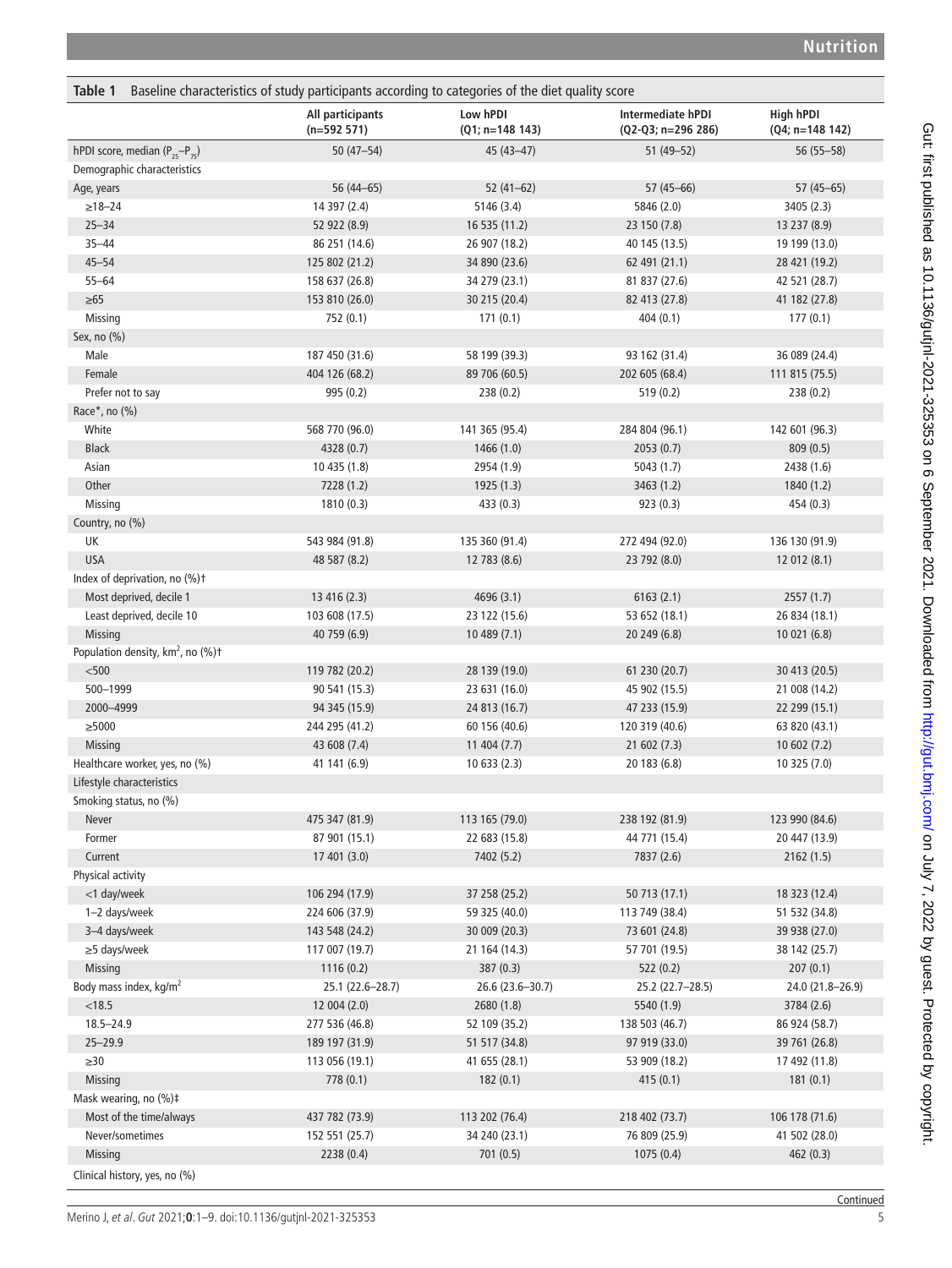#### **Table 1** Continued

|                 | All participants<br>$(n=592 571)$ | Low hPDI<br>$(Q1; n=148 143)$ | Intermediate hPDI<br>$(Q2-Q3; n=296 286)$ | High hPDI<br>$(Q4; n=148 142)$ |
|-----------------|-----------------------------------|-------------------------------|-------------------------------------------|--------------------------------|
| <b>Diabetes</b> | 20 058 (3.4)                      | 6079(4.1)                     | 10 158 (3.4)                              | 3821(2.6)                      |
| Heart disease   | 20 376 (3.4)                      | 5200 (3.5)                    | 10660(3.6)                                | 4516 (3.0)                     |
| Cancer          | 6559(1.9)                         | 1643(1.8)                     | 3348 (1.9)                                | 1568(1.8)                      |
| Lung disease    | 62 999 (10.6)                     | 17 534 (11.8)                 | 31 227 (10.5)                             | 14 238 (9.6)                   |
| Kidney disease  | 5134(0.9)                         | 1492(1.0)                     | 2594(0.9)                                 | 1048(0.7)                      |

Values are median ( $P_{25}-P_{25}$ ) for continuous variables; numbers and (percentages) for categorical variables.

hPDI ranges from 0 to 70, with higher scores indicating higher adherence to a healthy plant-based diet.

\*Race was self-reported by the participants.

†Index of deprivation and population density were generated using zipcode or postcode information linked with census track data. Country-specific deprivation indices were generated ([online supplemental file\)](https://dx.doi.org/10.1136/gutjnl-2021-325353).

‡Mask wearing information was collapsed into two categories: participants who wore masks 'none of the time or sometimes', and those who reported wearing masks 'most of time/always'.

hPDI, healthful Plant-Based Diet Index.

#### **DISCUSSION**

In this large survey among UK and US participants prospectively assessing risk and severity of COVID-19 infection, we found that a dietary patterns characterised by healthy plant foods was associated with lower risk and severity of COVID-19. We observed a risk gradient of poor diet quality and increased socioeconomic deprivation that departed from the additivity of the risks attributable to each factor separately, suggesting that the beneficial association of diet with COVID-19 may be particularly evident among individuals with higher socioeconomic deprivation.

Our findings are aligned with preliminary evidence showing that improving nutrition could help reduce the burden of infectious diseases.<sup>12 14 27</sup> Previous studies have shown that the administration of arachidonic or linoleic acid partially suppresses SARS-CoV-1 and coronavirus 229E viral replication, $28$  and that specific nutrients or dietary supplements associate with modest

<span id="page-5-0"></span>

| Adjusted HRs of COVID-19 risk and severity according to hPDI scores<br>Table 2 |                               |                                                  |                                |                          |  |
|--------------------------------------------------------------------------------|-------------------------------|--------------------------------------------------|--------------------------------|--------------------------|--|
|                                                                                | Low hPDI<br>$(Q1; n=148 143)$ | <b>Intermediate hPDI</b><br>$(Q2-Q3; n=296 286)$ | High hPDI<br>$(Q4; n=148 142)$ | P for trend              |  |
| hPDI score, median $(P_{25}-P_{75})$                                           | $45(43-47)$                   | $51(49-52)$                                      | $56(55-58)$                    |                          |  |
| COVID-19 risk                                                                  |                               |                                                  |                                |                          |  |
| No of events/person-months                                                     | 8739/839 747                  | 15 733/2 026 824                                 | 7359/1 022 078                 |                          |  |
| Incidence rate (10 000 person-months; 95% CI)                                  | 104.1 (101.9 to 106.2)        | 77.6 (76.4 to 78.8)                              | 72.0 (70.4 to 73.7)            |                          |  |
| Age-adjusted model                                                             | $1.00$ (Ref)                  | $0.85(0.82 - 0.87)$                              | $0.80(0.78 - 0.83)$            | < 0.001                  |  |
| Multivariable model 2                                                          | $1.00$ (Ref)                  | $0.85(0.83 - 0.87)$                              | $0.81(0.78 - 0.83)$            | < 0.001                  |  |
| Multivariable model 3                                                          | $1.00$ (Ref)                  | $0.91(0.89 - 0.93)$                              | $0.91(0.88 - 0.94)$            | < 0.001                  |  |
| COVID-19 risk (positive test)                                                  |                               |                                                  |                                |                          |  |
| No of events/person-months                                                     | 1423/869 664                  | 2829/2 081 970                                   | 1350/1 046 887                 |                          |  |
| Incidence rate (10 000 person-months; 95% CI)                                  | 16.4 (15.5 to 17.2)           | 13.6 (13.1 to 14.1)                              | 12.9 (12.2 to 13.6)            | $\overline{\phantom{0}}$ |  |
| Age-adjusted model*                                                            | $1.00$ (Ref)                  | $0.86(0.83 - 0.90)$                              | $0.79(0.75 - 0.83)$            | < 0.001                  |  |
| Multivariable model 2*                                                         | $1.00$ (Ref)                  | $0.87(0.84 - 0.91)$                              | $0.80(0.76 - 0.84)$            | < 0.001                  |  |
| Multivariable model 3*                                                         | $1.00$ (Ref)                  | $0.88(0.85 - 0.92)$                              | $0.82$ (0.78-0.86)             | < 0.001                  |  |
| Severe COVID-19                                                                |                               |                                                  |                                |                          |  |
| No of events/person-months                                                     | 187/871 995                   | 390/2 086 790                                    | 163/1 049 476                  |                          |  |
| Incidence rate (10 000 person-months; 95% CI)                                  | $2.1$ (1.9 to 2.5)            | $1.9(1.7 \text{ to } 2.1)$                       | $1.6$ (1.3 to 1.8)             |                          |  |
| Age-adjusted model                                                             | $1.00$ (Ref)                  | $0.66(0.56 - 0.77)$                              | $0.45(0.36 - 0.57)$            | < 0.001                  |  |
| Multivariable model 2                                                          | $1.00$ (Ref)                  | $0.66(0.57-0.78)$                                | $0.45(0.36 - 0.57)$            | < 0.001                  |  |
| Multivariable model 3                                                          | $1.00$ (Ref)                  | $0.77(0.66 - 0.91)$                              | $0.59(0.47 - 0.74)$            | < 0.001                  |  |

HRs and 95% CI for COVID-19 risk and severity. COVID-19 risk defined using a validated symptom-based model. COVID-19 or an RT-PCR positive test report. COVID-19 severity was defined based on hospitalisation with requirement of oxygen support (methods, [online supplemental file](https://dx.doi.org/10.1136/gutjnl-2021-325353)).

Cox proportional hazards models were stratified by calendar date at study entry, country of origin and 10-year age group (age-adjusted model).

Multivariable model 2 was further adjusted for sex (male, female), race/ethnicity (white, black, Asian, other), index of multiple deprivation (most deprived <3, intermediate deprived 3–7, less deprived >7), population density (<500 individuals/km<sup>2</sup>, 500–1999 individuals/km<sup>2</sup>, 2000–4999 individuals/km<sup>2</sup> and ≥5000 individuals/km<sup>2</sup>) and healthcare worker status (yes with interaction with patients with COVID-19, yes without interaction with patients with COVID-19, no).

Model 3 was further adjusted for presence of comorbidities (diabetes (yes, no), cardiovascular disease (yes, no), lung disease (yes, no), cancer (yes, no), kidney disease (yes, no)), body mass index (<18.5 kg/m<sup>2</sup>, 18.5–24.9 kg/m2, 25.0–29.9 kg/m<sup>2</sup> and ≥30 kg/m<sup>2</sup>), smoking status (yes, no) and physical activity (<1 day/week, 1–2 days/week, 3–4 days/week, ≥5 days/week).

\*Inverse probability-weighted analyses were conducted to account for predictors of obtaining RT-PCR testing (presence of COVID-19-related symptoms, interaction with a COVID-19 case, healthcare worker, age group and race). Inverse probability-weighted Cox proportional hazards models were stratified by 10-year age group and date with additional adjustment for the covariates used in previous models.

hPDI, healthful Plant-Based Diet Index; RTPCR, reverse transcription PCR.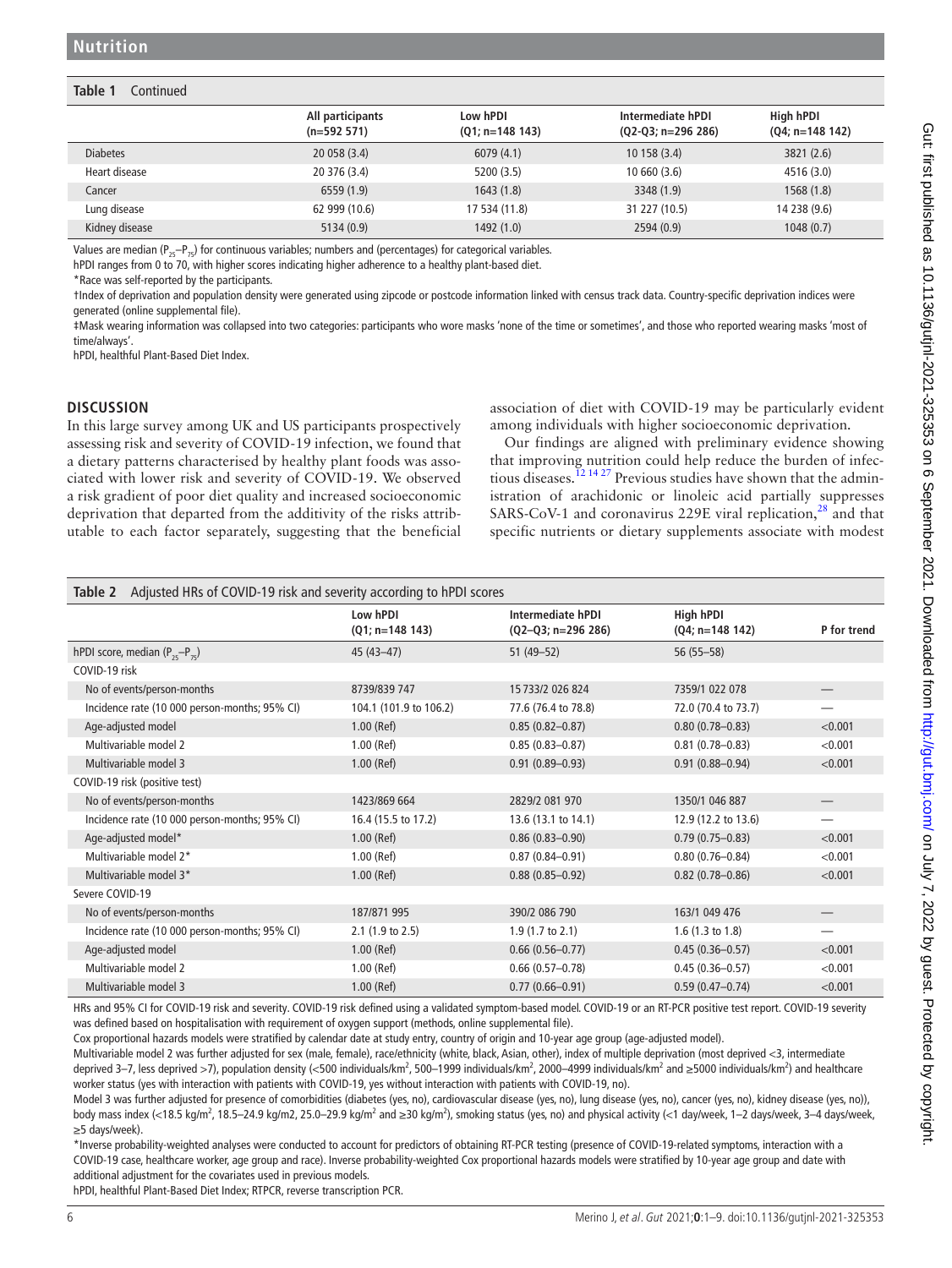<span id="page-6-0"></span>**Table 3** Adjusted HRs of COVID-19 risk according to healthful Plant-Based Dietary Index scores stratified by sociodemographic and clinical characteristics

| <b>Factor</b>                          | No of events/person-<br>months* | HR per 1 SD increase<br>in diet quality score | P value |  |
|----------------------------------------|---------------------------------|-----------------------------------------------|---------|--|
| Age                                    |                                 |                                               |         |  |
| <60                                    | 25 329/2 285 329                | $0.94(0.93 - 0.95)$                           |         |  |
| >60                                    | 6486/1 600 945                  | $0.94(0.92 - 0.97)$                           | 0.63    |  |
| Sex                                    |                                 |                                               |         |  |
| Male                                   | 9338/1 232 656                  | $0.95(0.93 - 0.97)$                           |         |  |
| Female                                 | 22 428/2 647 254                | $0.96(0.95 - 0.98)$                           | 0.21    |  |
| Race                                   |                                 |                                               |         |  |
| White                                  | 30335/3736972                   | $0.96(0.95 - 0.97)$                           |         |  |
| Non-white                              | 1480/149 303                    | $0.96(0.91 - 1.01)$                           | 0.95    |  |
| Socioeconomic deprivationt             |                                 |                                               |         |  |
| High                                   | 5244/456 271                    | $0.94(0.91 - 0.96)$                           |         |  |
| Intermediate                           | 13172/1 567 516                 | $0.96(0.94 - 0.98)$                           |         |  |
| low                                    | 13 399/1 862 489                | $0.97(0.95 - 0.99)$                           | 0.04    |  |
| Population density, km <sup>2</sup> no |                                 |                                               |         |  |
| $<$ 2000                               | 10581/1 490 084                 | $0.96(0.94 - 0.98)$                           |         |  |
| >2000                                  | 21 234/2 396 190                | $0.96(0.94 - 0.97)$                           | 0.74    |  |
| Healthcare worker                      |                                 |                                               |         |  |
| Yes                                    | 2908/140 087                    | $0.95(0.92 - 0.99)$                           |         |  |
| <b>No</b>                              | 28907/3638588                   | $0.96(0.95 - 0.97)$                           | 0.78    |  |
| Body mass index, kg/m <sup>2</sup>     |                                 |                                               |         |  |
| 25                                     | 13 989/1 905 517                | $0.96(0.94 - 0.97)$                           |         |  |
| $25 - 30$                              | 9854/1 252 222                  | $0.96(0.94 - 0.98)$                           |         |  |
| $\geq 30$                              | 7972/728 536                    | $0.96(0.94 - 0.98)$                           | 0.73    |  |
| Physical activity                      |                                 |                                               |         |  |
| <1 day/week                            | 6751/683 562                    | $0.94(0.91 - 0.96)$                           |         |  |
| 1-4 days/week                          | 19476/2 425 198                 | $0.96(0.94 - 0.97)$                           |         |  |
| ≥5 dasy/week                           | 5588/777 515                    | $0.99(0.96 - 1.01)$                           | 0.01    |  |
|                                        |                                 |                                               |         |  |

Association between predicted COVID-19 and diet quality according to sociodemographic and clinical characteristics.

\*Number of observations varies among imputations.

†Socioeconomic deprivation categories were based on deciles of the deprivation

index (methods). Cox models were adjusted for the same covariates as previous model 3. P values obtained using the Q test for heterogeneity.

reductions in COVID-19 risk.<sup>[29](#page-8-20)</sup> Trace elements, vitamins (A,  $B_6$ ,  $B_{12}$ , C, D, and E, and folate), amino acids, long-chain omega-3 fatty acids (docosahexaenoic and eicosapentaenoic) and nonnutrient-bioactive such as polyphenols have key roles in immune system function and cytokine release, $30$  and might partially explain some of the observed associations. Results from this observational study could expand previous single nutrient observations and highlight the beneficial association of healthy dietary patterns, which was most pronounced for risk of severe COVID-19. Our findings also concur with a comparative risk assessment study suggesting that a 10% reduction in the prevalence of dietrelated conditions such as obesity and type 2 diabetes would have prevented  $\sim$ 11% of the COVID-19 hospitalisations that have occurred among US adults since November 2020.<sup>[31](#page-8-22)</sup>

The association of healthy diet with lower COVID-19 risk appears particularly evident among individuals living in areas of higher socioeconomic deprivation. Our models estimate that nearly a third of COVID-19 cases would have been prevented if one of two exposures (diet and deprivation) were not present. While the population attributable risk is a population-specific calculation that is dependent on the prevalence of the exposure and its association with disease risk with an assumed causal effect, we acknowledge that our estimation of population



<span id="page-6-1"></span>**Figure 1** Risk of COVID-19 according to diet quality and socioeconomic deprivation. Shown are adjusted HRs and 95% CI of the estimate for predicted COVID-19 according to categories of diet quality and socioeconomic deprivation. Cox model stratified by calendar date at study entry, country of origin and 10-year age group, and adjusted for sex, race/ethnicity, index of multiple deprivation, population density,

presence of diabetes, cardiovascular disease, lung disease, cancer, kidney disease, healthcare worker status, body mass index, smoking status and physical activity. In these comparisons, participants with high-quality diet and low socioeconomic deprivation served as the reference group. hPDI, healthful Plant-Based Diet Index.

attributable risk has several limitations. First, as with all the observational research, our estimates did not necessarily indicate causal effects. Second, estimated attributable risks are likely to change over time with the prevailing SARS-CoV-2 infection rate. However, our observations are consistent with data from ecological studies showing that people living in regions with greater social inequalities are likely to have higher rates of COVID-19 incidence and deaths[.32](#page-8-23) By generating a granular deprivation



<span id="page-6-2"></span>**Figure 2** Risk of COVID-19 according to community transmission rate and diet quality. COVID-19 incidence rate per 10 000 person-month and 95% CI of the estimate based on different community transmission rate and diet quality categories. Peak  $R_t$  and nadir  $R_t$  were defined using (methods). Adjusted HRs and 95% CI of the estimate for risk of COVID-19 were obtained from fully adjusted Cox models.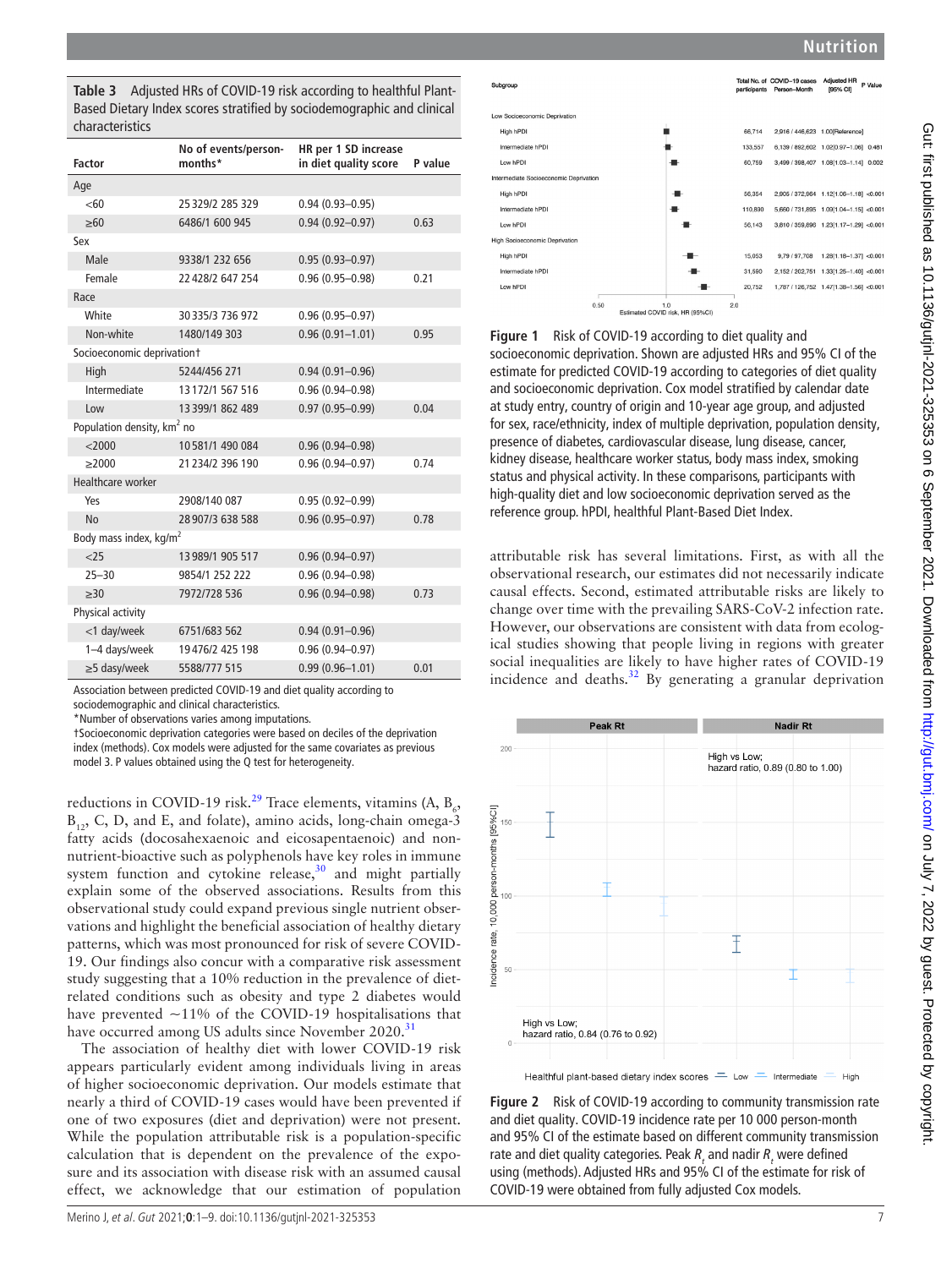index based on zip code information our study adds to previous country-level ecological studies. In addition, recent studies on the impact of socioeconomic status on COVID-19 have shown that community-level deprivation indices are strongly associ-ated with COVID-19 risk and mortality.<sup>[33 34](#page-8-24)</sup> However, it is still possible that differences in deprivation exists within communities. Further studies including information about household characteristics, built environment, or access to healthy foods are needed to expand these initial associations.

Our study adds to knowledge by investigating the association between diet quality and risk and severity of COVID-19 in a general population and in the context of social determinants of health. While our study supports the beneficial association of diet quality with COVID-19 risk and severity, particularly among individuals with higher deprivation, we cannot completely rule out the potential for residual confounding. Individuals who eat healthier diets are likely to share other features that might be associated with lower risk of infection such as the adoption of other risk mitigation behaviours, better household conditions and hygiene, or access to care. However, it is reassuring that our findings were consistent despite controlling for additional surrogate markers of SARS-CoV-2 infection such as mask wearing or community transmission rate, two of the most relevant factors associated with virus transmission and COVID-19 risk.<sup>35</sup> These findings suggest that efforts to address disparities in COVID-19 risk and severity should consider specific attention to access to healthy foods as a social determinants of health.

We acknowledge several limitations. First, as an observational study, we are unable to confirm a direct causal association between diet and COVID-risk or infer specific mechanisms. Second, our study population was not a random sampling of the population. Although we tried to minimise potential selection bias, we recognise our participants are mainly white and less likely to live in deprived areas than the general population. Thus, the generalisability of our findings need to be confirmed in additional studies. Third, our results could be biased due to the time lapse between the dietary recalls, administered a few months after the relevant period of exposure (prepandemic). However, our sensitivity analyses in which we censored cases that had occurred before the administration of the diet survey showed consistent results. Fourth, the self-reported nature of the diet questionnaire is prone to measurement error and bias, and the use of a short food frequency survey could have further reduced the resolution of dietary data collected. More accurate dietary intake assessment methods such as the use of dietary intake biomarkers would be valuable in future studies,  $36$  but also difficult to implement in large-scale and time-sensitive investigations. Fifth, outcomes rely on self-reported data. While it is possible that misclassification exists, there is an excellent agreement between self-report and test reports with 88% sensitivity and 94% specificity. In addition, the symptom-based algorithm provides similar estimates of COVID-19 prevalence and incidence as those reported from the Office for National Statistics Community Infection Survey. Sixth, we defined risk of severe COVID-19 according to reports of hospitalisation with oxygen support, which may not have captured more severe or fatal cases. We acknowledge that we were unable to include participants who may have died of COVID-19 before the administration of the diet questionnaire.

#### **CONCLUSIONS**

In conclusion, our data provide evidence that a healthy diet was associated with lower risk of COVID-19 and severe

COVID-19 even after accounting for other healthy behaviours, social determinants of health and virus transmission measures. The joint association of diet quality with socioeconomic deprivation was greater than the addition of the risks associated with each individual factor, suggesting that diet quality may play a direct influence in COVID-19 susceptibility and progression. Our findings suggest that public health interventions to improve nutrition and poor metabolic health and address social determinants of health may be important for reducing the burden of the pandemic.

#### **Author affiliations**

<sup>1</sup>Diabetes Unit and Center for Genomic Medicine, Massachusetts General Hospital, Boston, MA, USA

<sup>2</sup>Program in Medical and Population Genetics, Broad Institute, Cambridge, MA, USA <sup>3</sup>Department of Medicine, Harvard Medical School, Boston, MA, USA

<sup>4</sup>Clinical and Translational Epidemiological Unit, Massachusetts General Hospital, Boston, MA, USA

5 Division of Gastroenterology, Massachusetts General Hospital and Harvard Medical School, Boston, MA, USA

<sup>6</sup>Department of Biostatistics, Harvard T.H. Chan School of Public Health, Boston, MA, USA

<sup>7</sup> Department of Twin Research, King's College London, London, UK

<sup>8</sup>Department of Nutritional Sciences, King's College London, London, UK

<sup>9</sup>School of Biomedical Engineering & Imaging Sciences, King's College London, London, UK

<sup>0</sup>Zoe Limited, London, UK

11King's College London & Guy's and St Thomas' PET Centre, King's College London, London, UK

<sup>12</sup>Department of Nutrition, Harvard T.H. Chan School of Public Health, Boston, MA, USA

<sup>13</sup> Department of Epidemiology, Human Genetics, and Environmental Sciences, UT Health School of Public Health, Houston, Texas, USA

<sup>14</sup>Division of Endocrinology & Computational Epidemiology, Boston Children's Hospital, Harvard Medical School, Boston, MA, USA

<sup>15</sup>Department of Epidemiology, Harvard T.H. Chan School of Public Health, Boston, MA USA

<sup>16</sup>Channing Division of Network Medicine, Department of Medicine, Brigham and Women's Hospital and Harvard Medical School, Boston, MA, USA

<sup>17</sup>Department of Clinical Sciences, Genetic and Molecular Epidemiology Unit, Lund University, Lund, Sweden

<sup>18</sup>Department of Immunology and Infectious Diseases, Harvard T.H. Chan School of Public Health, Boston, MA, USA

**Twitter** Jordi Merino [@Riudecanyenc,](https://twitter.com/Riudecanyenc) Emily R Leeming [@EmilyLeemingRD](https://twitter.com/EmilyLeemingRD) and David A Drew [@DADrewPhD](https://twitter.com/DADrewPhD)

**Acknowledgements** We express our sincere thanks to all of the participants who entered data into the app, including study volunteers enrolled in cohorts within the Coronavirus Pandemic Epidemiology (COPE) consortium. We thank the staff of Zoe Global, the Department of Twin Research at King's College London and the Clinical and Translational Epidemiology Unit at Massachusetts General Hospital for tireless work in contributing to the running of the study and data collection. This work was conducted using the Short Form FFQ tool developed by Cleghorn as reported in <https://doi.org/10.1017/S1368980016001099> and listed in the Nutritools ([www.](www.nutritools.org) [nutritools.org\)](www.nutritools.org) library.

**Contributors** JM, ADJ, LHN, ERL, TDS, SB and AC conceived the study design. JM, ADJ, ERL, MSG, JC, BM and SS contributed to the statistical analysis. All authors were involved in acquisition, analysis or interpretation of data. JM, LHN and DAD wrote the first draft of the manuscript. DAD, WW, SO, CJS, JW, PWF, TDS, SB and AC obtained funding. JM, ADJ and LHN provided administrative, technical or material support. TDS, SB and AC jointly supervised this work. All authors contributed to the critical revision of the manuscript for important intellectual content and approved the final version of the manuscript. The corresponding authors attest that all listed authors meet authorship criteria and that no others meeting the criteria have been omitted. TDS, SB and AC are joint last authors.

**Funding** National Institutes of Health (K01DK110267, K01DK120742, K23DK120899, K23DK125838, P30DK046200, P30DK40561, U01HL145386, R24ES028521), National Institute for Health Research (MR/M016560/1), UK Medical Research Council/Engineering and Physical Sciences Research Council (T213038/Z/18/Z), Wellcome Trust (WT212904/Z/18/Z, WT203148/Z/16/Z, T213038/Z/18/Z), Massachusetts Consortium on Pathogen Readiness (MassCPR-003), American Gastroenterological Association (AGA2021-5102), American Diabetes Association (7-21-JDFM-005) and Alzheimer's Society (AS-JF-17-011).